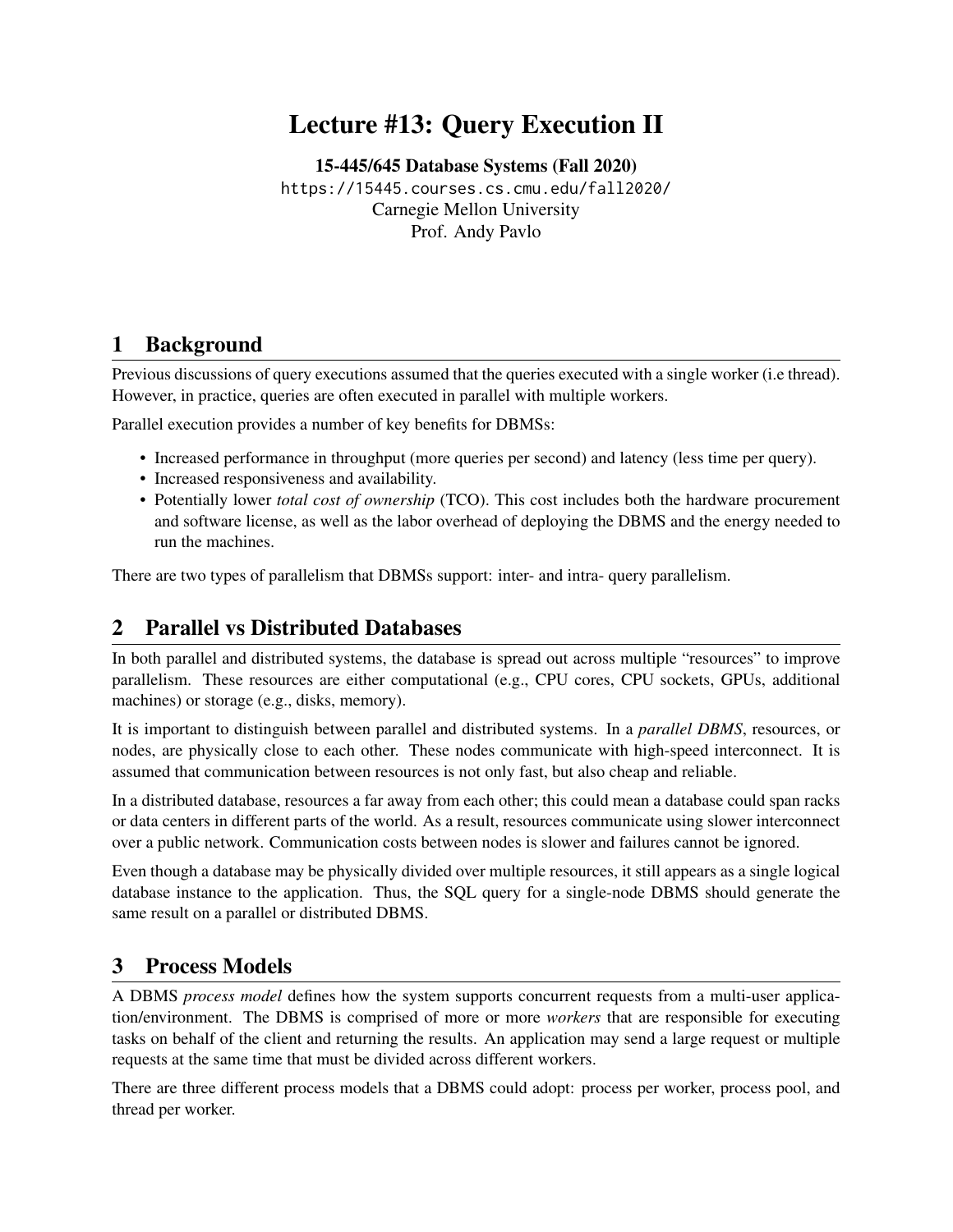<span id="page-1-0"></span>

Figure 1: Process per Worker Model

<span id="page-1-1"></span>

Figure 2: Process Pool Model

### Process per Worker

The first and most basic approach is *process per worker.* Here, each worker is a separate OS process, and thus relies on OS scheduler. An application sends a request and opens a connection to the databases system. Some dispatcher receives the request and forks off a worker to handle this connection. The application now communicates directly with the worker who is responsible for executing the request that the query wants. This sequence of events is shown in [Figure 1.](#page-1-0)

This raises the issue of multiple workers on separate processes making numerous copies of the same page. A solution to maximize memory usage, is to use shared-memory for global data structures so that they can be used by multiple processes.

An advantage of the process per worker approach is that a process crash doesn't disrupt the whole system because each process is forked off.

#### Process Pool

An extension of the process per worker model is the *process pool.* Instead of forking off processes for each connection request, workers are kept in a pool and selected by the dispatcher when a query arrives. Because the processes exist together in a pool, processes can share queries between themselves, or query parallelism. A diagram of the process pool model is shown in [Figure 2.](#page-1-1)

Like process per worker, the process pool also relies on the OS scheduler and shared memory.

A drawback to this approach is poor CPU cache locality as the same processes are not guaranteed to be used between queries.

### Thread per Worker

The third and most common model is *thread per worker*. Instead of having different processes doing different tasks, each database system has only one process with multiple worker threads. In this environment, the DBMS has full control over the tasks and threads, it can manage it own scheduling. The multi-threaded model may or may not use a dispatcher thread. A diagram of the thread per worker model is shown in [Figure 3.](#page-2-0)

Using multi-threaded architecture provides certain advantages. For one, there is less overhead per context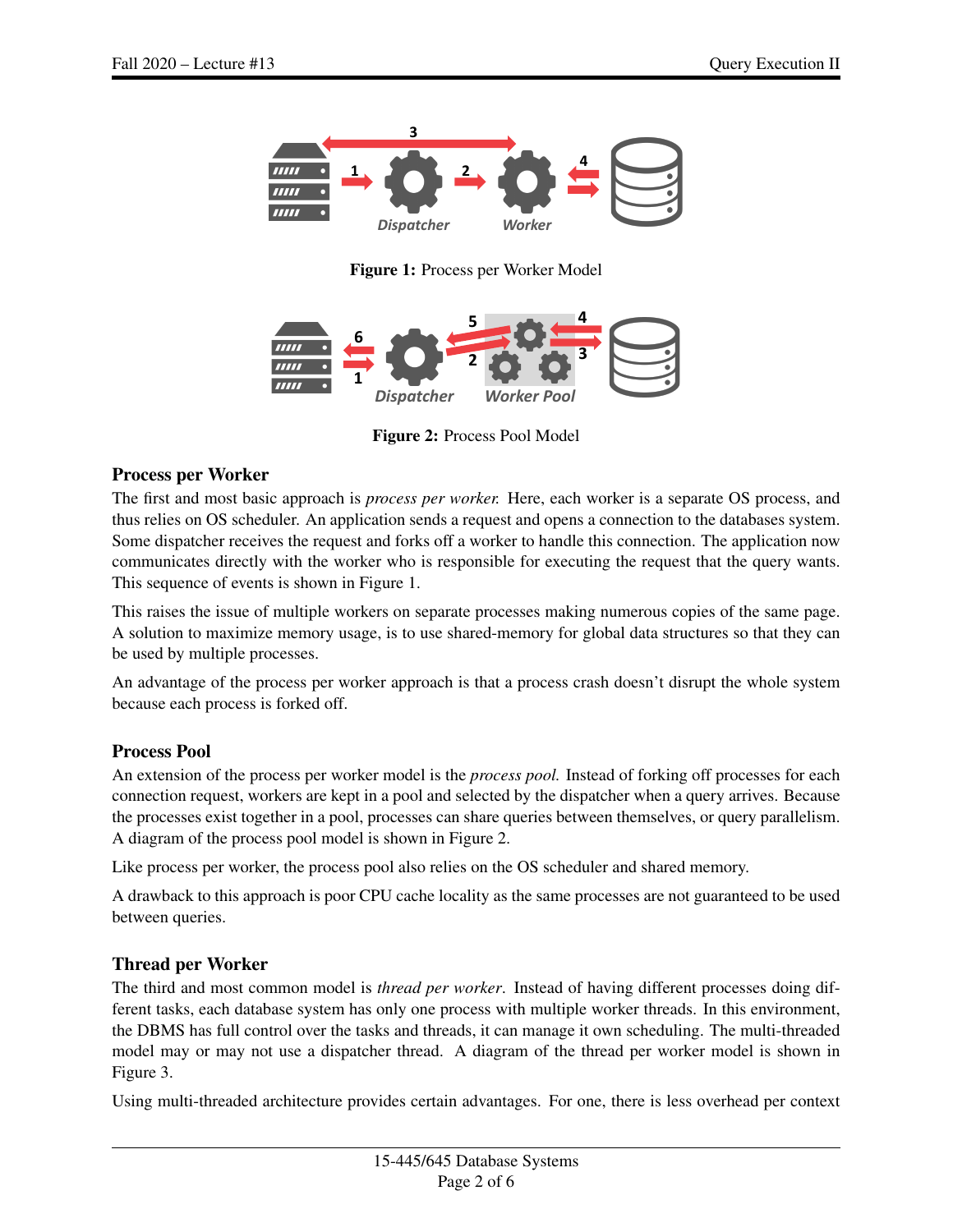<span id="page-2-0"></span>

Figure 3: Thread per Worker Model

switch. Additionally, a shared model does not have to be maintained. However, the thread per worker model does not allow for intra-query parallelism.

In conclusion, for each query plan, the DBMS has to decide where, when, and how to execute. Relevant questions include:

- How many tasks should it use?
- How many CPU cores should it use?
- What CPU core should the tasks execute on?
- Where should a task store its output?

When making decisions regarding query plans, the DBMS always knows more than the OS and should be prioritized as such.

### 4 Inter-Query Parallelism

In *inter-query parallelism*, the DBMS executes different queries are concurrently. Because multiple workers are running requests simultaneously, overall performance is improved. This increases throughput and reduces latency.

If the queries are read-only, then little coordination is required between queries. However, if multiple queries are updating the database concurrently, more complicated conflicts arise. These issues are discussed further in lecture 16.

# 5 Intra-Query parallelism

In *intra-query parallelism*, the DBMS executes the operations of a single query in parallel. This decreases latency for long-running queries.

The organization of intra-query parallelism can be thought of in terms of a *producer/consumer* paradigm. Each operator is a producer of data as well as a consumer of data from some operator running below it.

Parallel algorithms exist for every relational operator. DBMSs can either have multiple threads access centralized data structures or use partitioning to divide work up.

Within intra-query parallelism, there are three types of parallelism: intra-operator, inter-operator, and bushy. It is of note that these approaches are not mutually exclusive. Part of the DBMSs responsibility is to combine these techniques in a way that optimizes performance of a given workload.

### Intra-Operator Parallelism (Horizontal)

In *intra-operator parallelism*, query plan's operators are decomposed into independent instances that perform the same function on different subsets of data.

The DBMS inserts an *exchange* operator into the query plan to coalesce results from children operators. The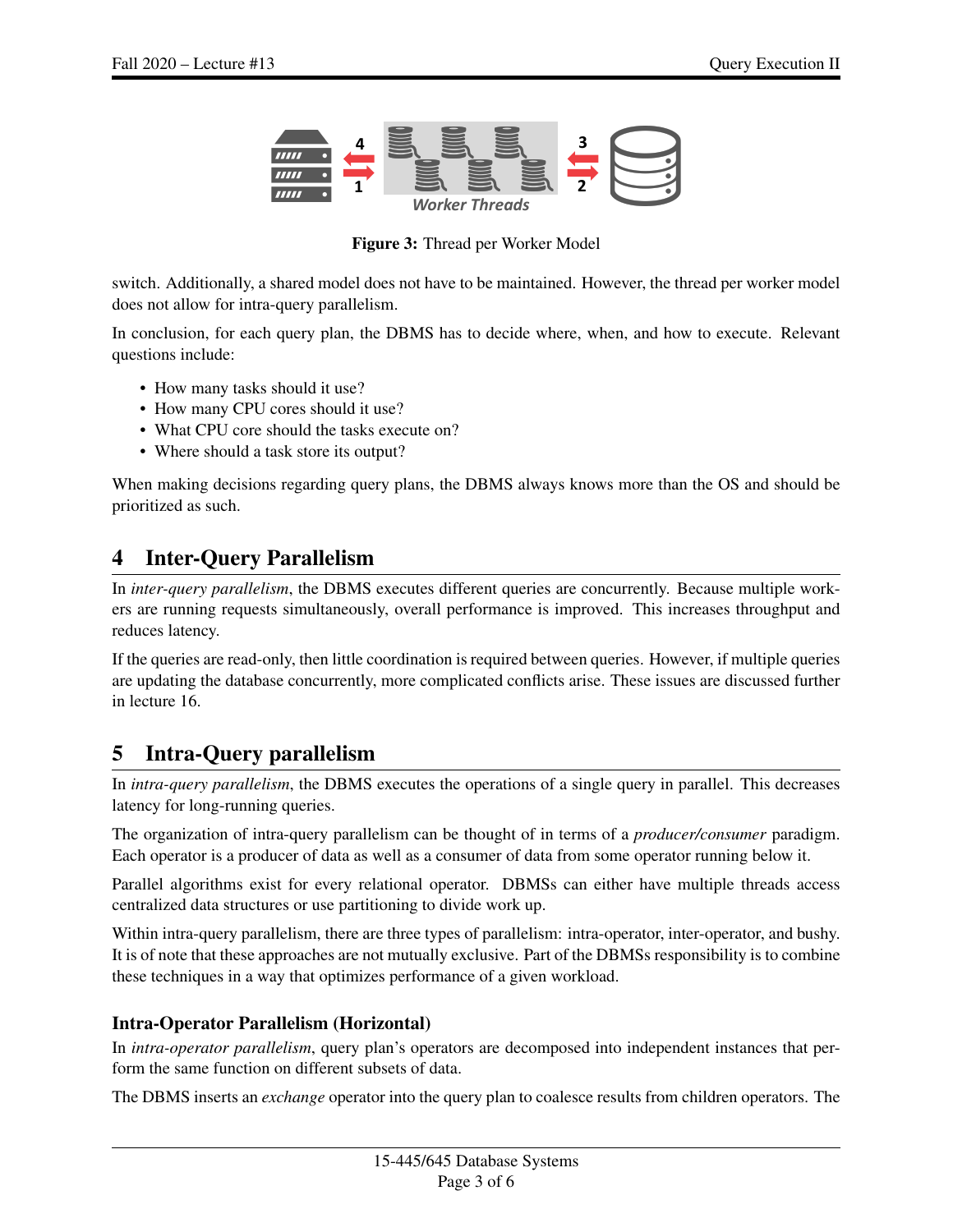<span id="page-3-0"></span>

Figure 4: Intra-operator Parallelism – The query plan for this select is a sequential scan on A that is fed into a filter operator. To run this in parallel, the query plan is divided among different fragments. A given plan fragment is operated on a by a distinct page. The exchange operator calls Next concurrently on all fragments which then retrieve data from their respective pages.

exchange operator prevents the DBMS from executing operators above it in the plan until it receives all of the data from the children. An example of this is shown in [Figure 4.](#page-3-0)

In general, there are three types of exchange operators:

- Gather: Combine the results from multiple workers into a single output stream. This is the most common type used in parallel DBMSs.
- Repartition: Reorganize multiple input streams across multiple output streams. This allows the DBMS take inputs that are partitioned one way and then redistribute them in another way.
- Distribute: Split a single input stream into multiple output streams.

### Inter-Operator Parallelism (Vertical)

In *inter-operator parallelism*, the DBMS overlaps operators in order to pipeline data from one stage to the next without materialization. This is sometimes called *pipelined parallelism*. See example in [Figure 5.](#page-4-0)

This approach is widely used in *stream processing systems*, which are systems that continually execute a query over a stream of input tuples.

### Bushy Parallelism

*Bushy parallelism* is an extension of inter-operator parallelism where workers execute multiple operators from different segments of a query plan at the same time.

The DBMS still uses exchange operators to combine intermediate results from these segments. An example is shown in [Figure 6.](#page-4-1)

# 6 I/O Parallelism

Using additional processes/threads to execute queries in parallel will not improve performance if the disk is always the main bottleneck. Thus, it is important to be able to split a database across multiple storage devices.

To get around this, DBMSs use I/O parallelism to *split installation across multiple devices*. Three ap-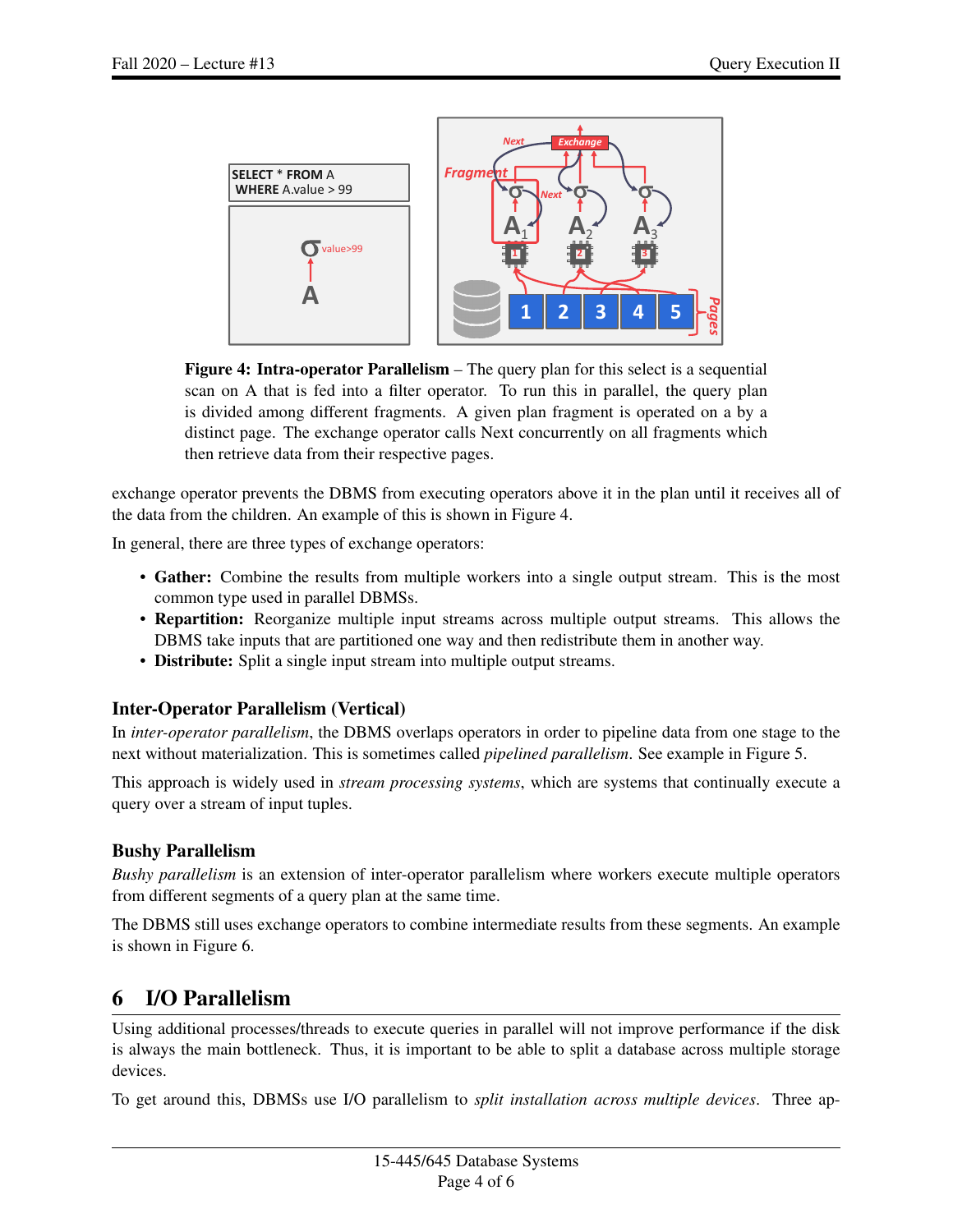<span id="page-4-0"></span>

**Figure 5: Inter-operator Parallelism** – In the join statement to the left, a single worker performs the join and then emits the result to another worker that performs the projection and then emits the result again.

<span id="page-4-1"></span>

Figure 6: Bushy Parallelism – To perform a 4-way join on three tables, the query plan is divided into four fragments as shown. Different portions of the query plan run at the same time, similarly to inter-operator parallelism.

proaches to I/O parallelism are multi-disk parallelism, database partitioning, and partitioning.

### Multi-Disk Parallelism

In *multi-disk parallelism*, the OS/hardware is configured to store the DBMS's files across multiple storage devices. This can be done through storage appliances and RAID configuration. All of the storage setup is transparent to the DBMS so workers cannot operate on different devices because the DBMS is unaware of the underlying parallelism.

### Database Partitioning

In *database partitioning*, the database is split up into disjoint subsets that can be assigned to discrete disks. Some DBMSs allow for specification of the disk location of each individual database. This is easy to do at the file-system level if the DBMS stores each database in a separate directory. The log file of changes made is usually shared.